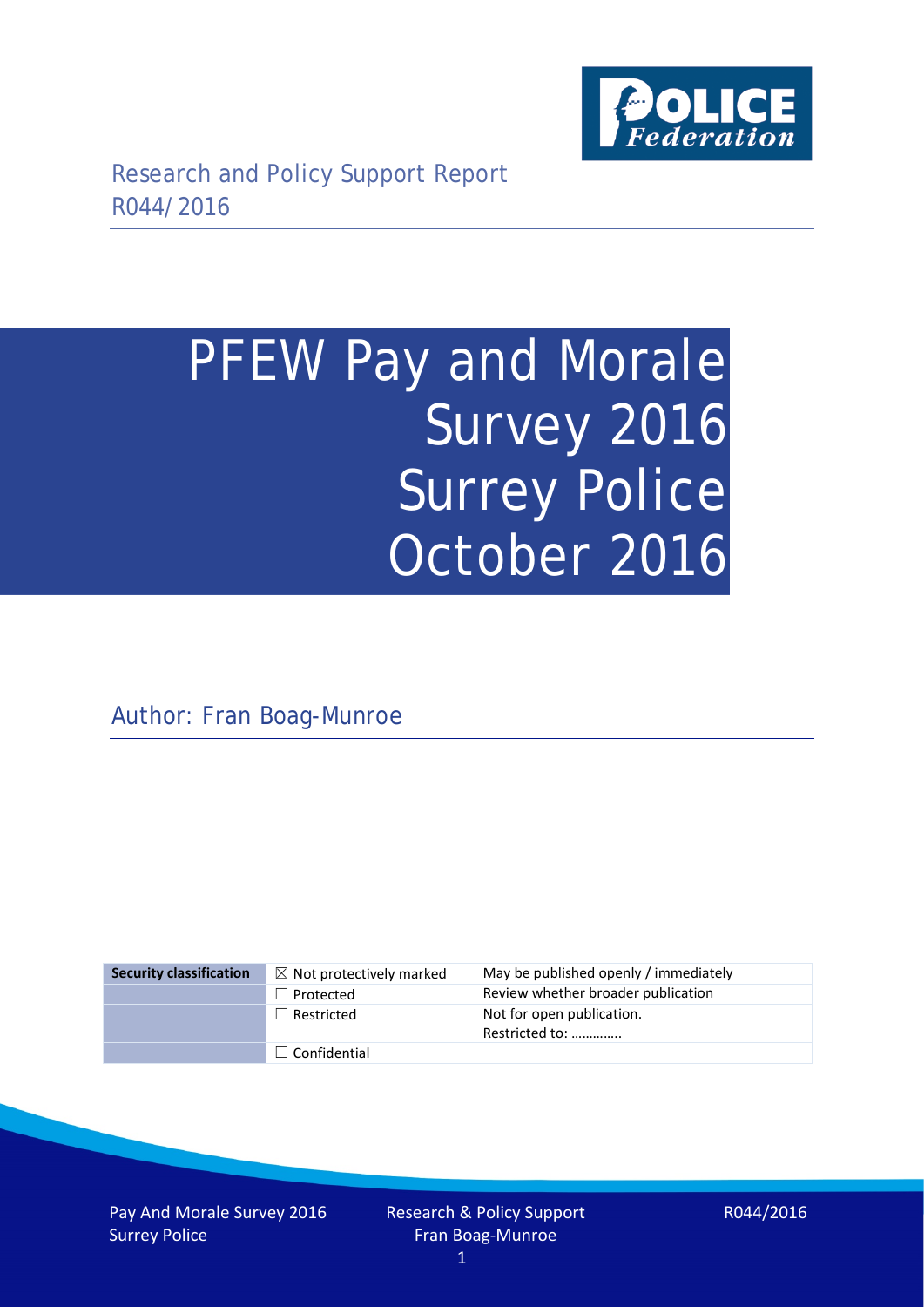## **INTRODUCTION**

This note provides a summary of responses to the PFEW Pay and Morale Survey received from respondents from Surrey Police in 2016.

Where appropriate, details of average responses for the police service as a whole are also presented, as well as a ranking of Surrey Police compared to other forces. Where rankings are provided, a ranking of 1 represents the force with the highest percentage of respondents expressing a particular attitude or intention, and a ranking of 42 represents the force with the lowest percentage of respondents expressing a particular attitude or intention<sup>[1](#page-1-0)</sup>. One force was excluded from this ranking because the sample size was considered too low to be representative of the force as a whole (<200 responses). Please be aware that the actual differences between individual rank positions may be quite small and, if used, should be interpreted cautiously.

Graphical summaries are also presented which compare the proportion of respondents expressing a particular attitude or intention in each force to the average for the service as a whole. These graphical summaries indicate either 1) that a force has the same proportion of respondents expressing a particular attitude as the national average or lower; 2) that the force has a higher proportion of respondents expressing a particular attitude than the national average; or 3) that the proportion of respondents expressing a particular attitude in a force is 10% or more higher than the national average.

## **RESPONSE RATE AND RESPONDENTS**

679 responses were received from Surrey Police, representing a response rate of around 36% (based on March 2016 Home Office figures of officer headcount). The national response rate for the 2016 survey was 35%. Last year's response rate for Surrey Police was 26%. Please bear this in mind when making comparisons with last year's findings.

Overall 2% of respondents to the survey declined to state which force they belonged to. The responses from these officers have been included within the national data but are excluded from force-level analysis.

69.5% of responses from Surrey Police were received from male officers and 30.5% of responses were from female officers. 74.0% of respondents were Constables, 18.3% were Sergeants and 7.7% were Inspectors or Chief Inspectors.

<span id="page-1-0"></span> $1$  Rankings have been determined at two decimal places.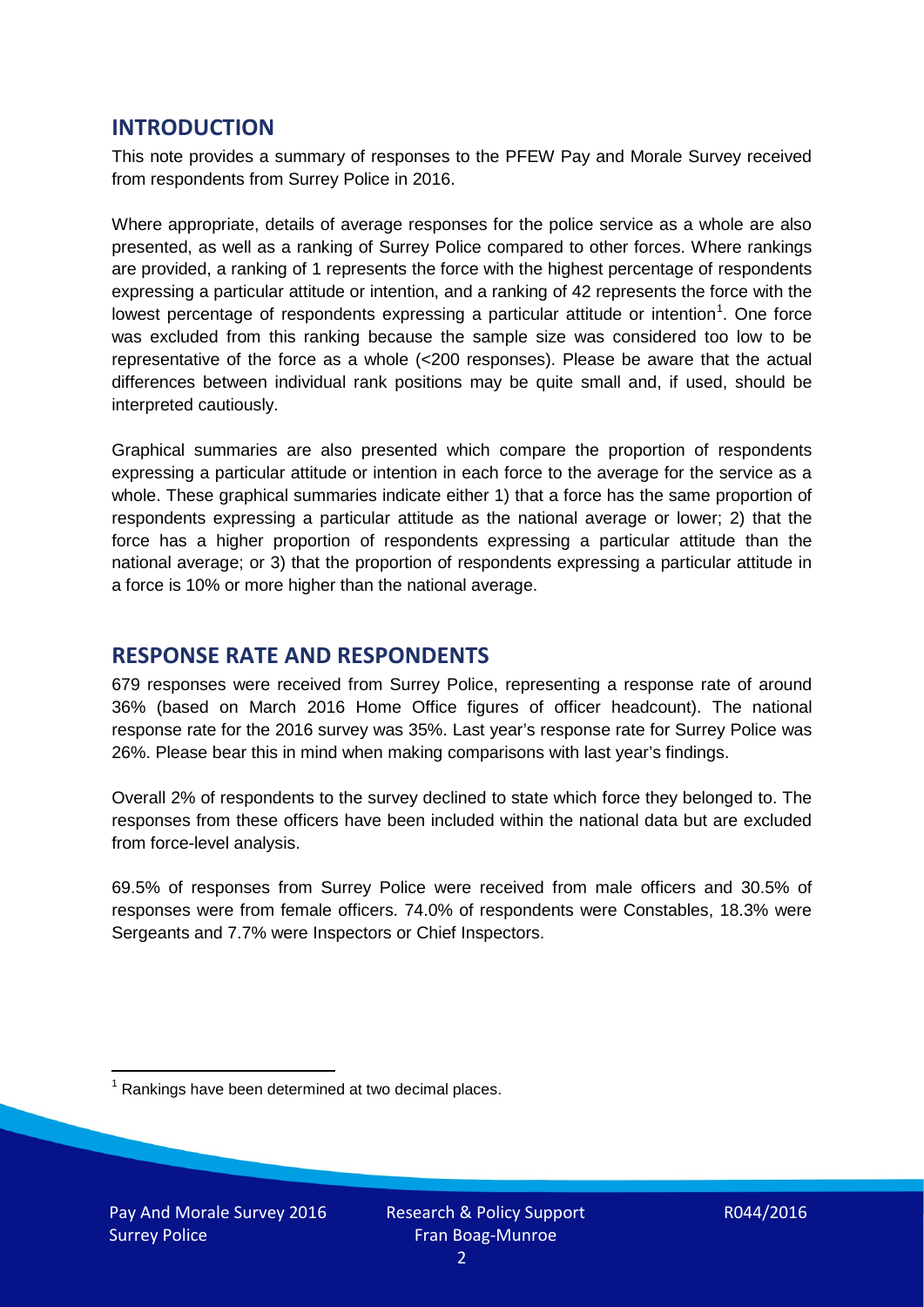## **MORALE**

58.8% of respondents from Surrey Police told us that their morale is currently low.

Nationally, the proportion of respondents reporting low personal morale ranges from 72.0% at the top ranking force to 41.9% at the bottom ranking force. In terms of the proportion of respondents with low morale, Surrey Police ranks 8 out of 42, meaning that, compared to Surrey Police, there are 34 forces with a smaller proportion of respondents reporting low morale.

95.0% of respondents from Surrey Police felt that morale within the force is currently low.

Across England and Wales as a whole, the proportion of respondents reporting low force morale ranges from 98.8% at the top ranking force to 74.1% at the bottom ranking force. In terms of the proportion of respondents reporting low force morale, Surrey Police ranks 5 out of 42 forces, meaning that there are 37 forces with a smaller proportion of respondents who feel that morale within their force is low.

Comparison of 2016 and 2015 figures for morale in Surrey Police are provided in the table below.

|                     | 2016  | 2015  |
|---------------------|-------|-------|
| Low personal morale | 58.8% | 67.2% |
| Low force morale    | 95.0% | 95.9% |

The proportion of respondents in the police service as a whole who said that their morale is low was 55.9%; this compares to 70.1% of respondents to the PFEW Pay and Morale survey in 2016; the proportion of respondents reporting low morale in 2016 was significant smaller than in [2](#page-2-0)015 $^2$ .

The proportion of respondents in the service as a whole who said that morale in their force was low was 89.5%; in 2015, this proportion was 94.6%. Again the difference between 2016 and 2015 was statistically significant<sup>[3](#page-2-1)</sup>.

<span id="page-2-0"></span> $2$ <sup>2</sup> Z= 40.1, p < 0.001

<span id="page-2-1"></span> $3$  Z=25.2, p < 0.001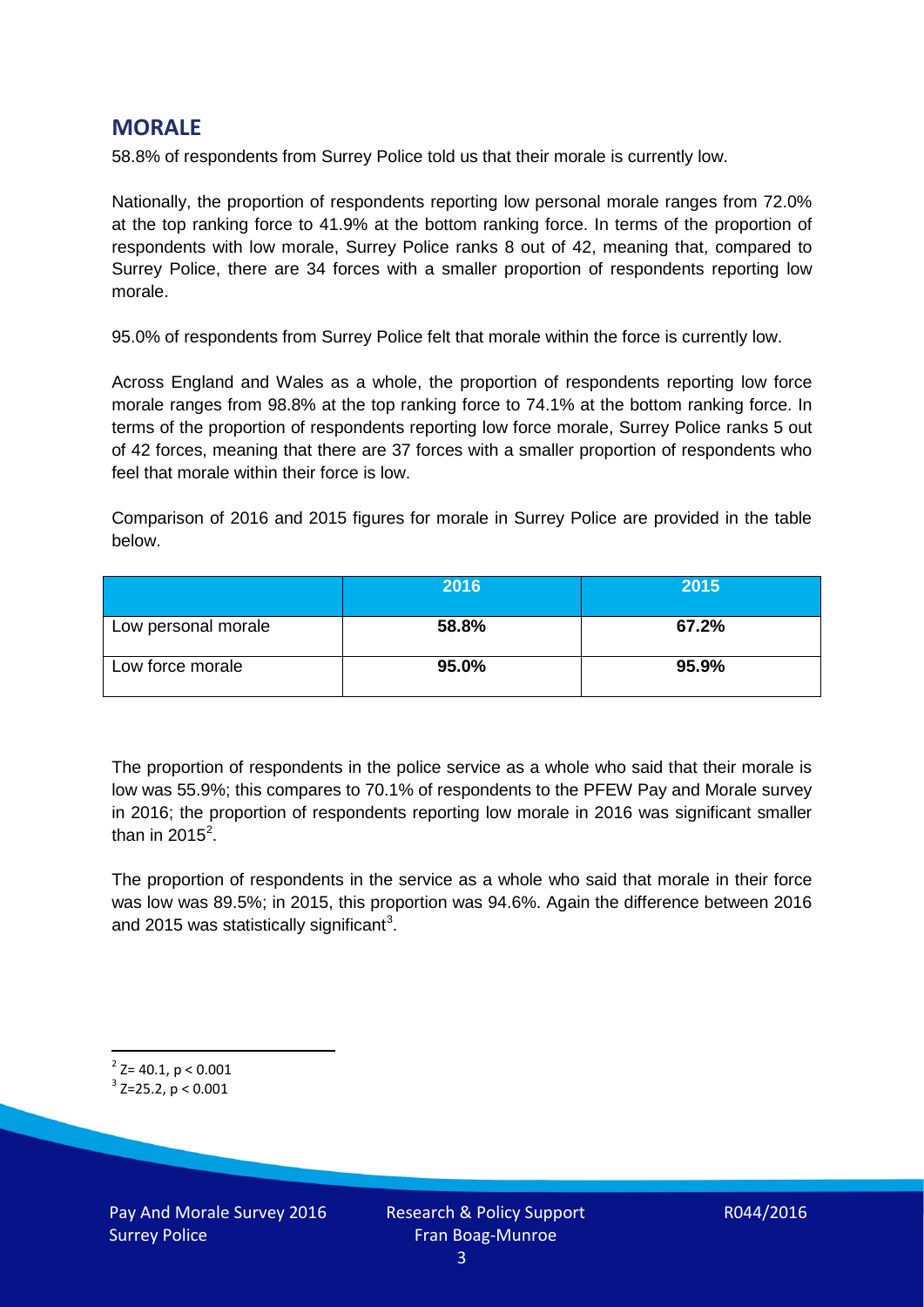*Proportion of respondents reporting low personal morale compared to national average in 2016*



#### *REASONS FOR LOW MORALE*

The survey asked respondents about the factors that had a positive or negative effect on their morale, the table below shows the proportion of respondents in Surrey Police who said a particular factor has had a negative effect upon their morale compared to the national average.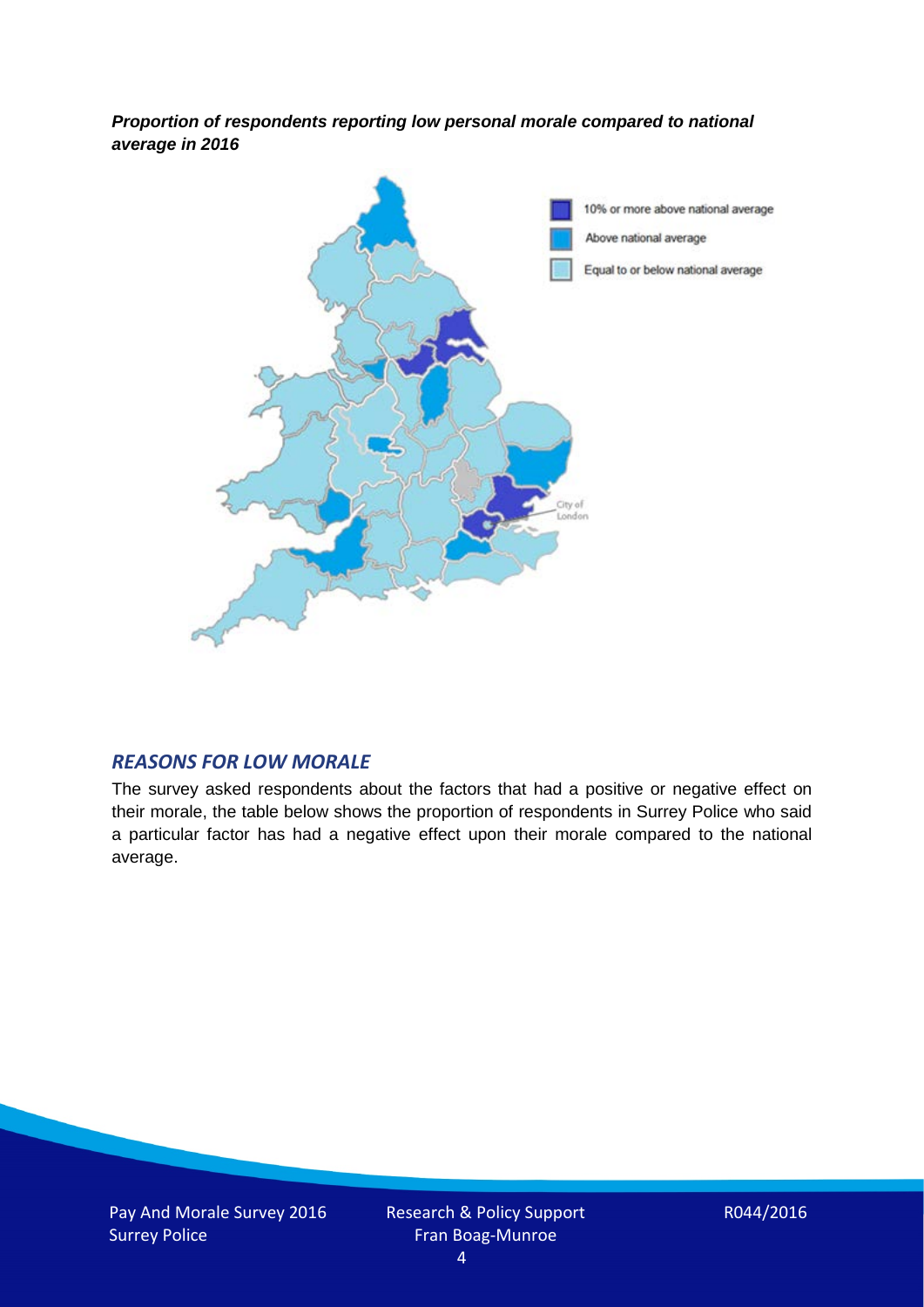| <b>Factor</b>                                  | <b>Negative effect on morale</b><br><b>(Surrey Police)</b> | <b>Negative effect on morale</b><br><b>(England and Wales)</b> |
|------------------------------------------------|------------------------------------------------------------|----------------------------------------------------------------|
| Pay and benefits (including<br>pension)        | 73.5%                                                      | 70.9%                                                          |
| Day-to-day job role                            | 45.5%                                                      | 39.9%                                                          |
| Workload and responsibilities                  | 59.7%                                                      | 52.4%                                                          |
| Work-life balance                              | 60.8%                                                      | 58.2%                                                          |
| Opportunities for<br>development and promotion | 36.5%                                                      | 49.9%                                                          |
| Health and wellbeing                           | 53.5%                                                      | 54.3%                                                          |
| How the police as a whole<br>are treated       | 86.2%                                                      | 84.2%                                                          |
| Treatment by senior<br>managers                | 41.1%                                                      | 42.1%                                                          |

## **ATTITUDES TOWARDS THE POLICE**

72.8% of respondents from Surrey Police said that they would not recommend joining the police to others.

Nationally, the proportion of respondents who said that they would not recommend joining the police to others ranges from 78.6% in the top ranking force to 55.4% in the bottom ranking force. Compared to the other forces in England and Wales, Surrey Police ranks 10 out of 42; there are therefore 32 forces with a smaller proportion of respondents who say that they would not recommend joining the police to others.

64.0% of respondents from Surrey Police said that they did not feel valued within the police.

The proportion of respondents who did not feel valued ranges from 79.2% in the top ranking force to 53.1% in the bottom ranking force. In terms of the proportion of respondents who did not feel valued within the police, Surrey Police ranks 23 out of 42; there are 19 forces with a smaller proportion of respondents who did not feel valued.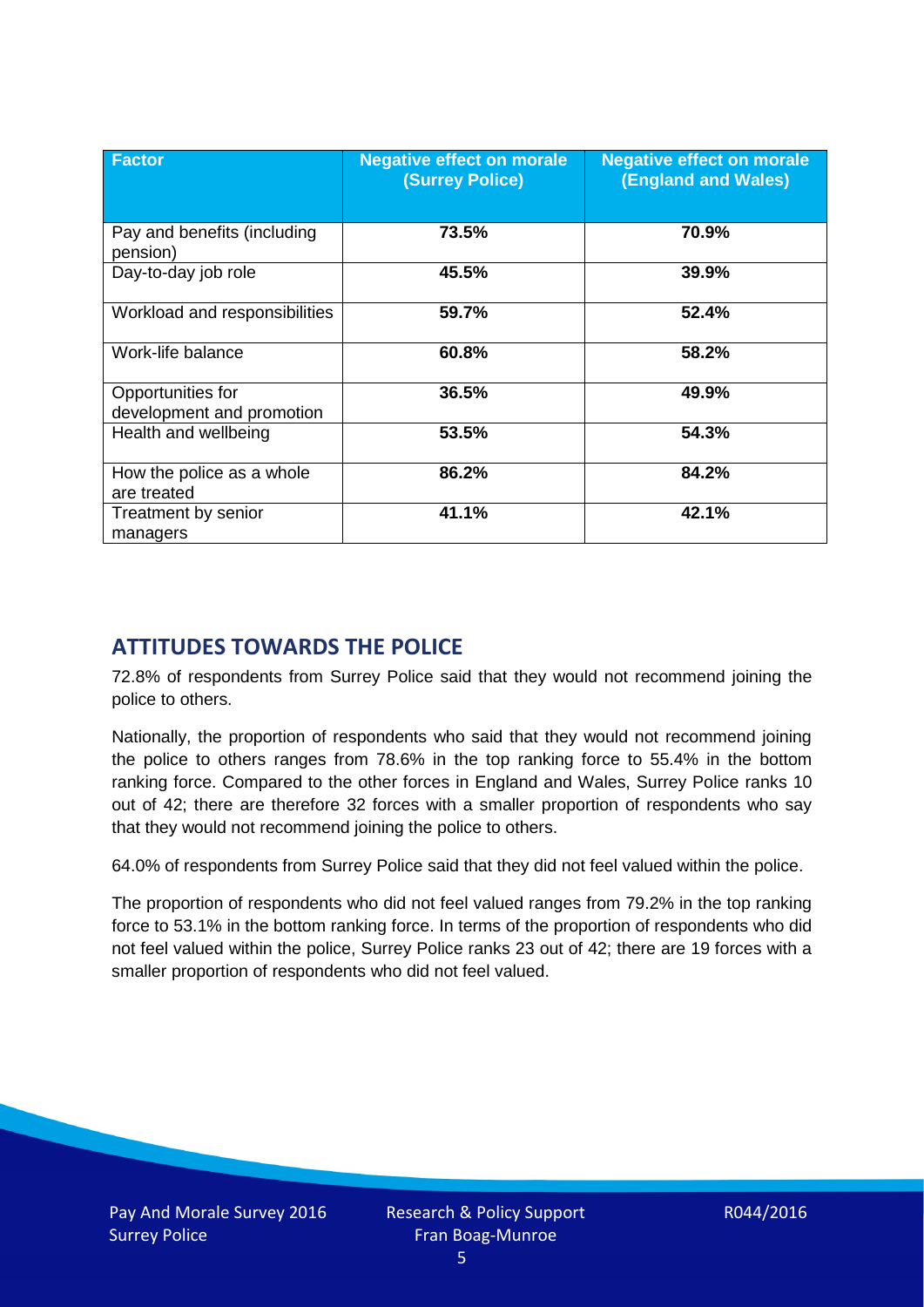|                                                           | 2016  | 2015  |
|-----------------------------------------------------------|-------|-------|
| would<br>not<br>recommend joining<br>the police to others | 72.8% | 77.8% |
| I do not feel valued<br>in the police                     | 64.0% | 68.5% |

For the service as a whole, the proportion of respondents in 2016 who said that they would not recommend joining the police to others was 69.9%. In 2015, 76.3% of respondents said that they would not recommend joining the police. The difference between 2016 and 2015 is statistically significant<sup>[4](#page-5-0)</sup>.

Across the police service as a whole, 67.3% of respondents said that they did not feel valued; compared to 74.7% of respondents in last year's survey. A significantly smaller proportion of respondents did not feel valued this year compared to 201[5](#page-5-1)<sup>5</sup>.

#### *Proportion of respondents who would not recommend the police to others compared to national average in 2016*



<span id="page-5-1"></span><span id="page-5-0"></span> $4$  Z = 19.6, p < 0.001  $5$  Z = 22.1, p < 0.001

Pay And Morale Survey 2016 Surrey Police

Research & Policy Support Fran Boag-Munroe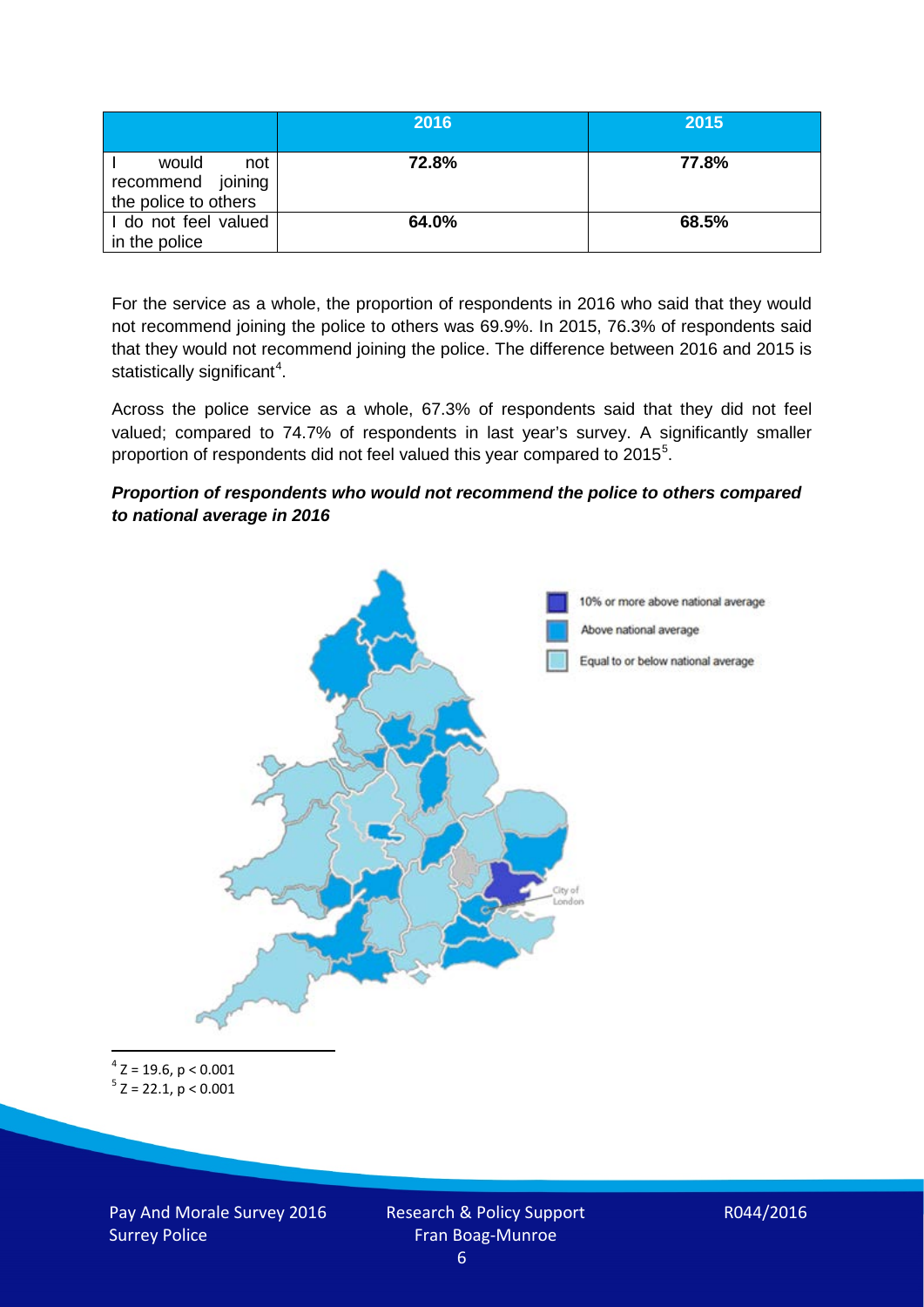## **INTENTION TO LEAVE**

16.7% of respondents from Surrey Police told us that they intend to leave the police service within two years. A further 24.1% of respondents said that they currently do not know what their intentions are with regards to staying in or leaving the police.

The proportion of respondents who planned to leave the police ranged from 21.5% at the top ranking force to 4.5% at the bottom ranking force. In terms of the proportion of respondents intending to leave, Surrey Police ranks 2 out of 42 forces, meaning that there are 40 forces with a smaller proportion of respondents intending to leave within two years.

Comparison of 2016 and 2015 figures for intention to leave in Surrey Police are provided in the table below.

|                                                | 2016  | 2015  |
|------------------------------------------------|-------|-------|
| Intend to leave the police<br>within two years | 16.7% | 16.7% |

For the service as a whole, 11.8% of respondents planned to leave the police service within two years; in 2015, 15.6% of respondents said that they intended to leave within two years. A significantly smaller proportion of respondents intended to leave the police service in 2015 compared to 201[6](#page-6-0)<sup>6</sup>.

<span id="page-6-0"></span> $6$  Z = 15.2, p < 0.001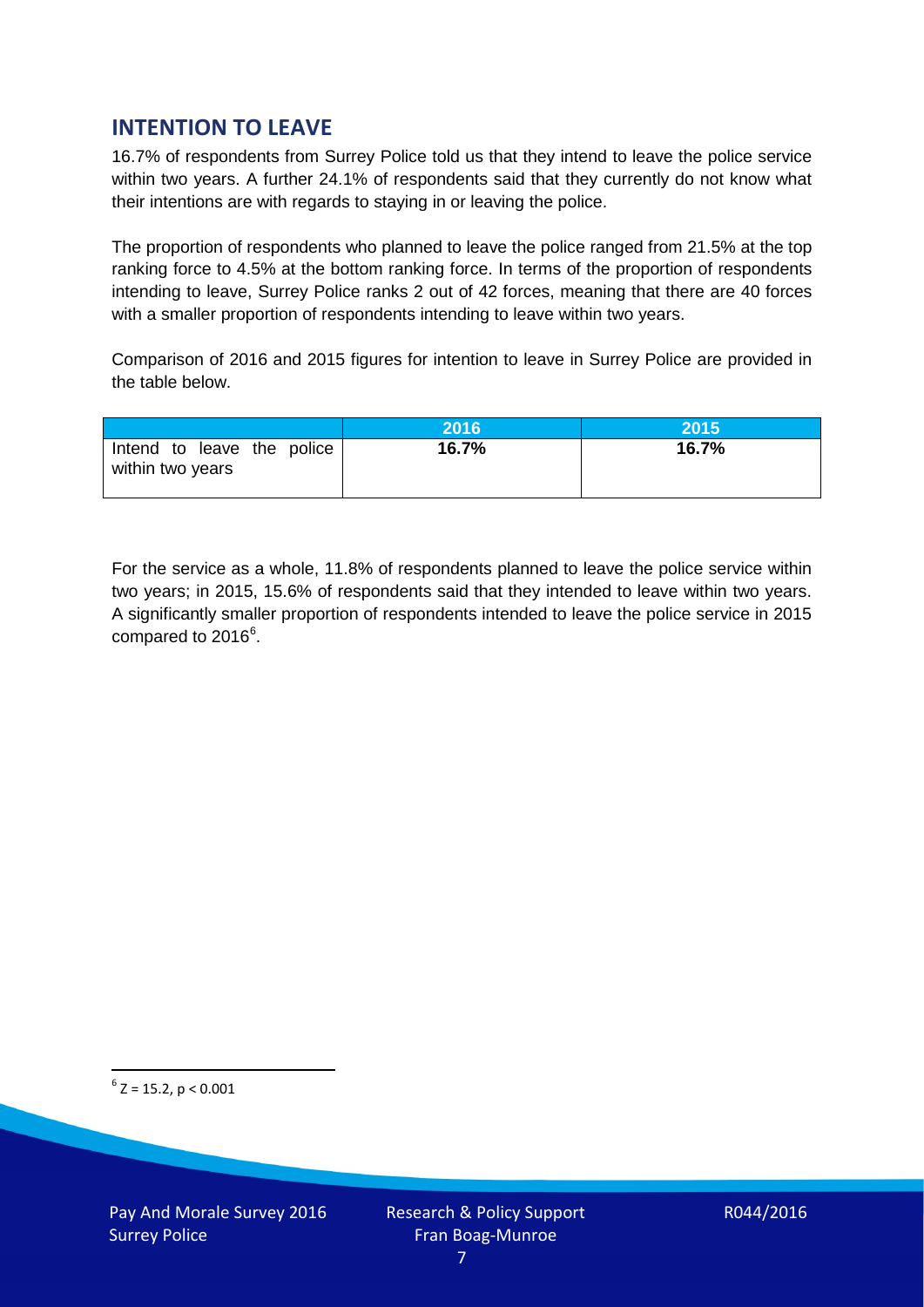*Proportion of respondents intending to leave the police within two years compared to national average in 2016*



## *REASONS FOR INTENDING TO LEAVE THE POLICE SERVICE*

Respondents who had said they intended to leave were asked to indicate the reasons behind this intention. The table below shows the proportion of respondents in Surrey Police who said that a particular factor has had a major effect on their intention to leave, compared to the national average.

Please be aware that respondents were able to choose more than one option therefore the figures provide below will not add up to 100%.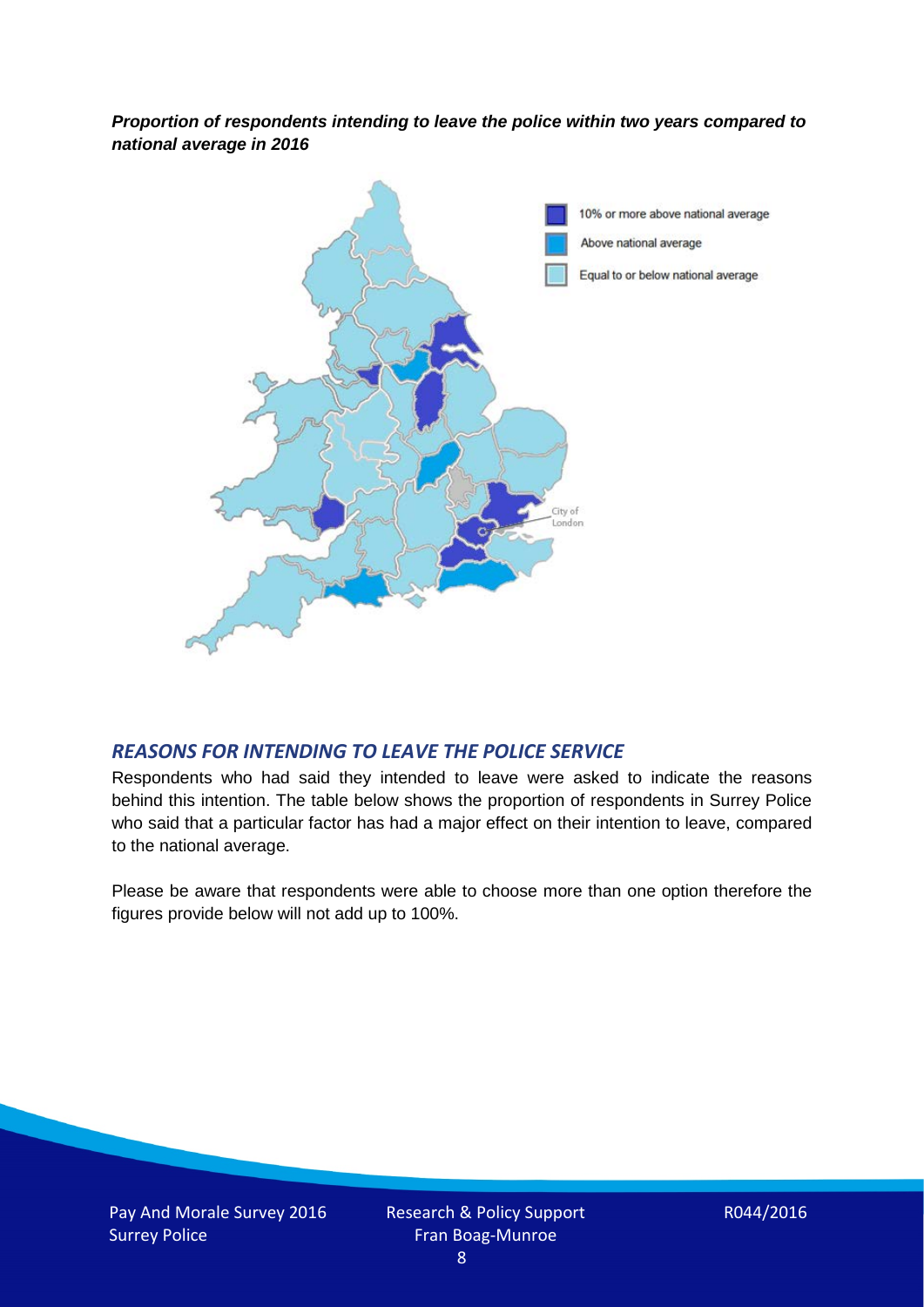| <b>Factor</b>                                          | <b>Major effect on intention to</b><br><b>leave (Surrey Police)</b> | <b>Major effect on intention to</b><br><b>leave (England and Wales)</b> |
|--------------------------------------------------------|---------------------------------------------------------------------|-------------------------------------------------------------------------|
| The impact of your job on<br>your family/personal life | 55.2%                                                               | 57.2%                                                                   |
| Your morale                                            | 77.1%                                                               | 81.7%                                                                   |
| Your opportunities for<br>development and promotion    | 20.0%                                                               | 49.1%                                                                   |
| Your pay and benefits                                  | 56.2%                                                               | 67.6%                                                                   |
| Better job opportunities<br>outside of the Police      | 43.3%                                                               | 59.2%                                                                   |
| The impact of the job on your<br>health and wellbeing  | 74.5%                                                               | 69.4%                                                                   |
| Dissatisfaction with your day-<br>to-day job role      | 44.2%                                                               | 43.6%                                                                   |
| Your workload and<br>responsibilities                  | 46.2%                                                               | 41.8%                                                                   |
| How the police was a whole<br>are treated              | 76.4%                                                               | 77.6%                                                                   |
| Your treatment by senior<br>managers                   | 29.8%                                                               | 43.7%                                                                   |

## **PAY AND BENEFITS**

80.8% of respondents from Surrey Police told us that they do not feel that they are paid fairly for the responsibilities they have within their job.

Across England and Wales, the proportion of respondents who feel that they are not paid fairly for their responsibilities ranges from 80.8% at the top ranking force to 63.0% at the bottom ranking force. Surrey Police ranks 1 out of 42 forces; there are 41 forces with a smaller proportion of respondents who say that they are not fairly paid for the responsibilities within their job.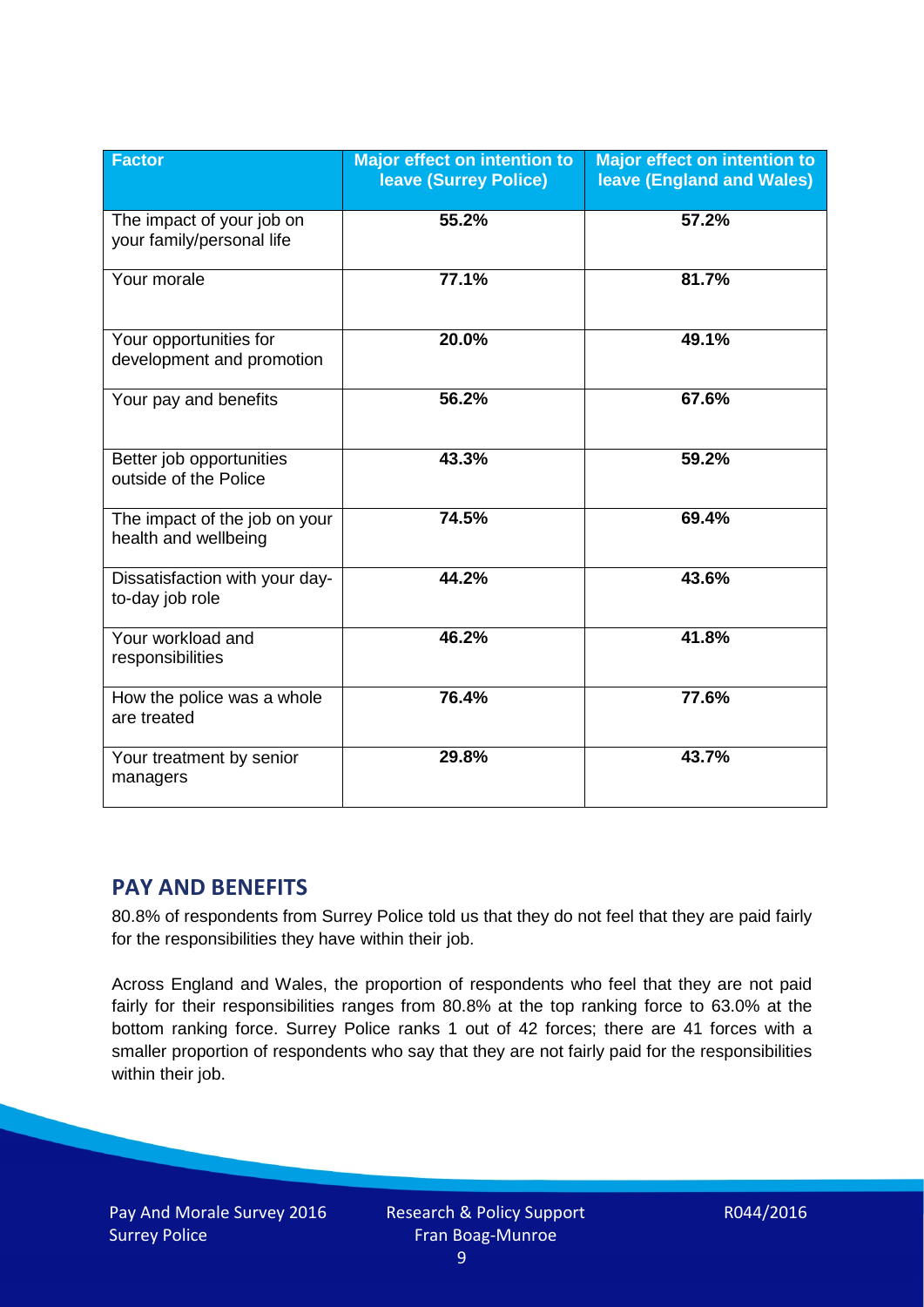66.8% of respondents from Surrey Police said that they are dissatisfied with their overall remuneration (including basic pay and allowances) and 67.0% said that they are dissatisfied with their pensions.

Nationally, The proportion of respondents who are dissatisfied with their overall remuneration ranges from 74.2% at the top ranking force to 50.9% at the bottom ranking force. In terms of respondents reporting dissatisfaction with their remuneration, Surrey Police ranks 15 out of 42 forces, meaning that there are 27 forces with a smaller proportion of respondents who are dissatisfied with their remuneration.

Pension dissatisfaction ranges from 71.5% at the top ranking force to 55.5% at the bottom ranking force. Surrey Police ranks 15 out of 42 forces for this indicator; therefore there are 27 forces with a smaller proportion of respondents who are dissatisfied with their pension.

|                                                                         | 2016  | 2015  |
|-------------------------------------------------------------------------|-------|-------|
| Do not feel fairly paid for the<br>responsibilities within their<br>job | 80.8% | 75.3% |
| Dissatisfied with total<br>remuneration                                 | 66.8% | 65.3% |
| Dissatisfied with pension                                               | 67.0% | 71.3% |

Nationally, 74.4% of respondents said that they were not paid fairly for the responsibilities they have within their job; this proportion was 70.3% in 2015. A significantly larger proportion of respondents said that they were not paid fairly for their responsibilities this year compared to last year<sup>[7](#page-9-0)</sup>.

The proportion of respondents across the police service as a whole who were dissatisfied with their remuneration was 66.7%; this compares to 62.7% in 2015. The difference between the proportion of respondents who were dissatisfied with their overall remuneration in 2016 and 2015 was statistically significant<sup>[8](#page-9-1)</sup>.

<span id="page-9-0"></span> $7$  Z=12.5, p < 0.001

<span id="page-9-1"></span> $8$  Z = 11.4, p < 0.001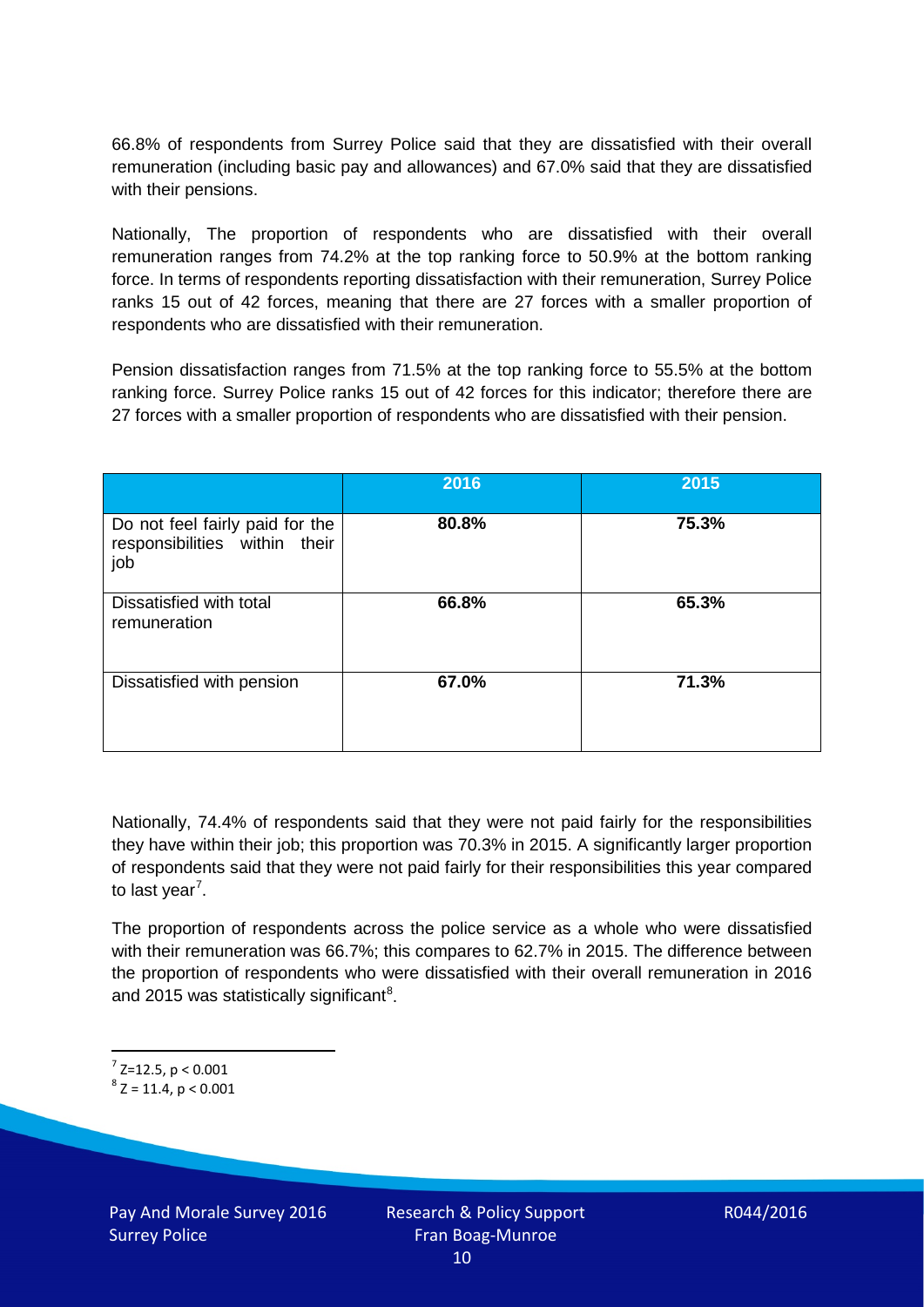Across England and Wales, the proportion of respondents who were dissatisfied with their pension in 2016 was 66.6%; this proportion was 68.9% in 2015. A significantly smaller proportion of respondents were dissatisfied with their pension this year compared to last year<sup>[9](#page-10-0)</sup>.

#### *Proportion of respondents who do not feel fairly paid for the responsibilities within their job compared to national average in 2016*



<span id="page-10-0"></span> $9^9$  Z = 6.7 p < 0.001